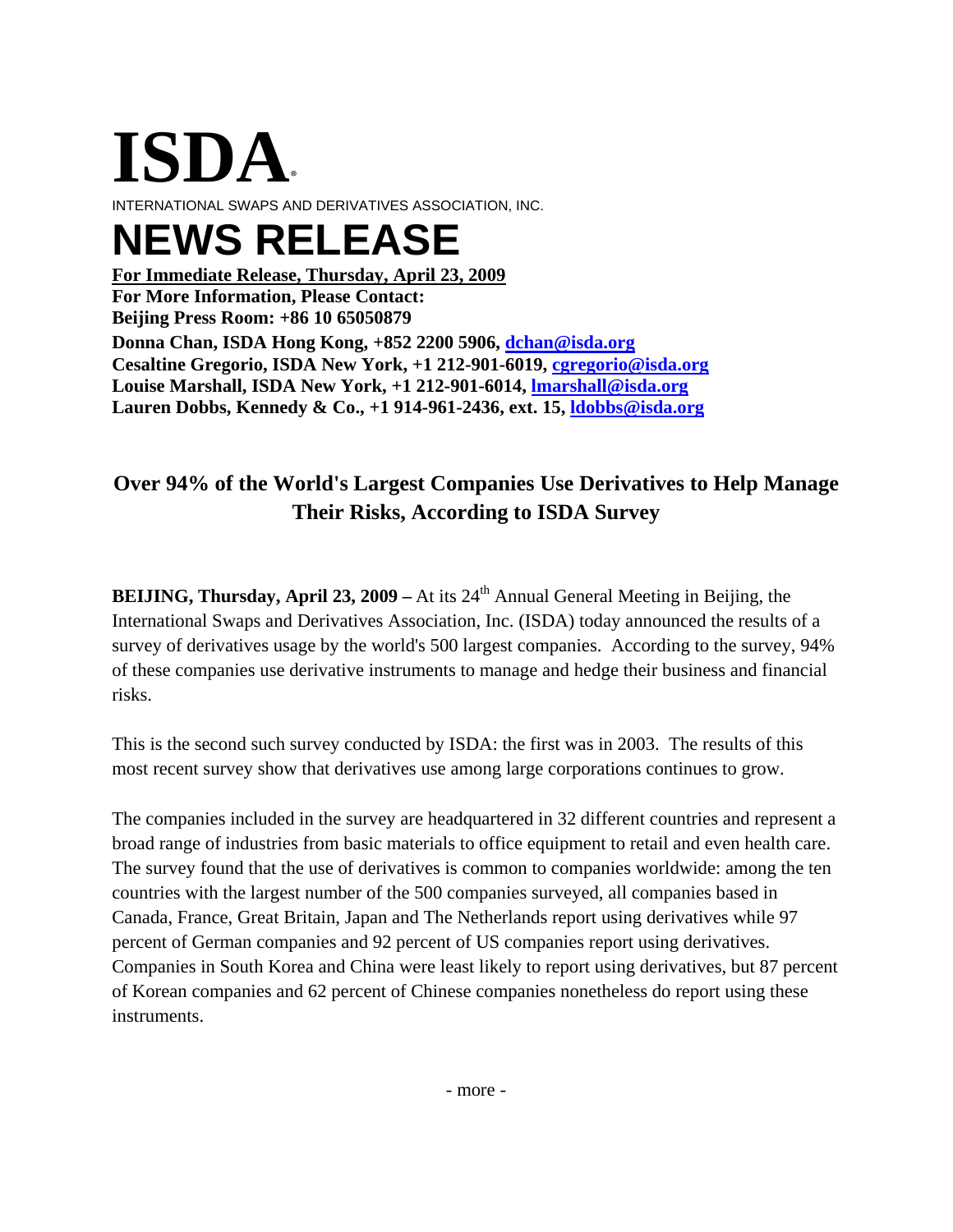The survey found that foreign exchange derivatives are the most widely used instruments (88 percent of the sample), followed by interest rate derivatives (83 percent) and commodity derivatives. Usage of foreign exchange and interest derivatives was fairly uniform across all industries (outside of financial services, 72 to 92 percent of all companies report using foreign exchange derivatives—the figure is 96 percent for financial services companies) and 70 to 94 percent of all surveyed companies use interest rate derivatives.

Usage of commodity, equity and credit derivatives is more concentrated among specific industries. While multinational companies across all industries use derivatives to manage foreign exchange and interest rate risk, the use of commodity derivatives is more limited, being concentrated among utilities (83 percent), companies involved in basic materials (79 percent) and financial services companies (63 percent). Not surprisingly, financial services companies are the heaviest users of credit and equity derivatives, since much of their inherent business risk is concentrated in those areas.

"The survey demonstrates that derivatives continue to be an integral risk management tool among the world's leading companies," said Eraj Shirvani, ISDA Chairman and Head of Fixed Income for EMEA at Credit Suisse." Across various geographic regions and industry sectors, the vast majority of these corporations rely on derivatives to hedge a range of financial risks to which they are exposed in the normal course of business."

The survey was conducted in March and April of 2009 using information reported in annual reports of the 2008 Fortune Global 500 and, in some cases, by contacting the companies directly. Of the 500 companies included in the Fortune Global 500, eight did not report sufficient information to make a determination. These companies were classified as not using derivatives.

- more -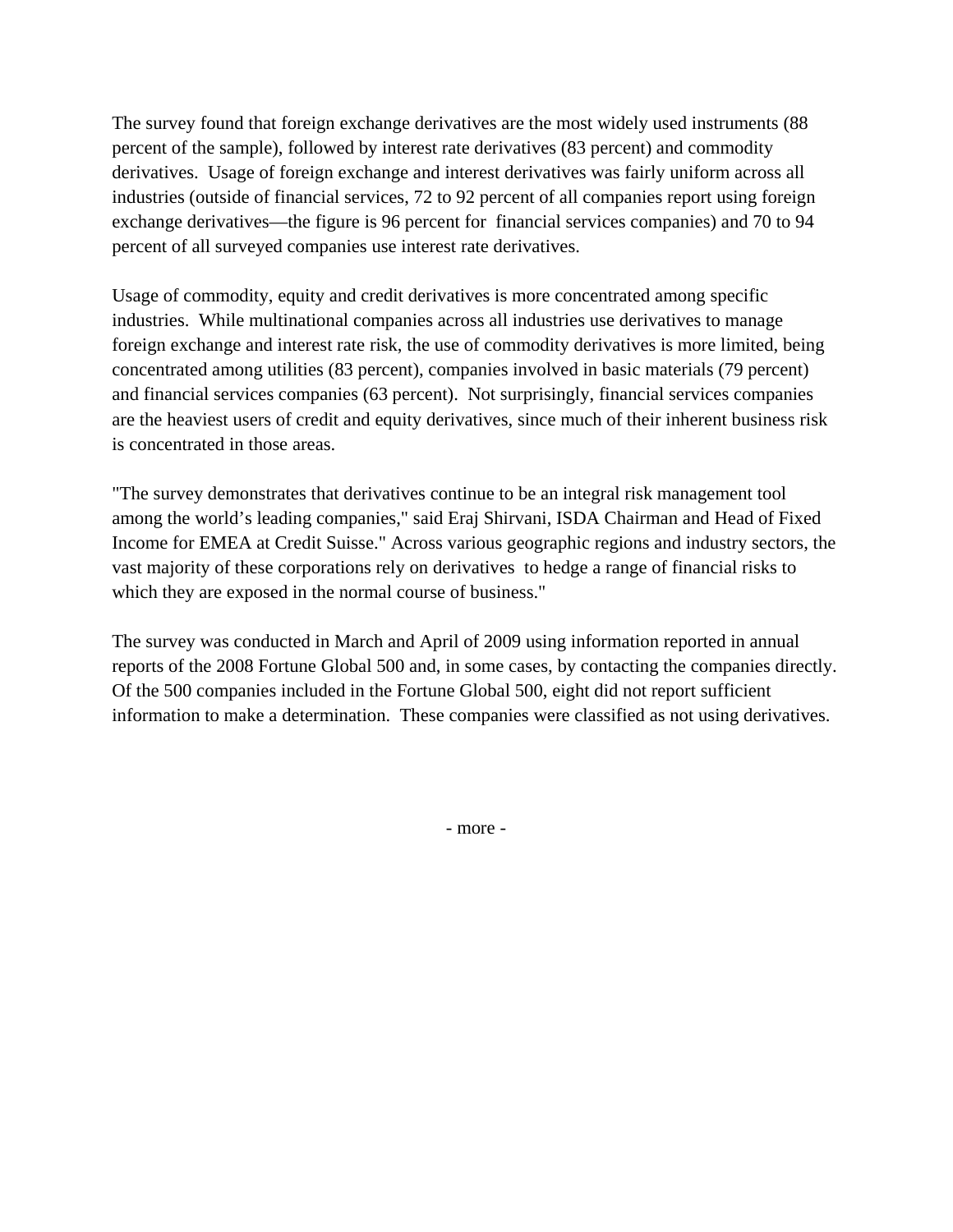### ISDA SURVEY RESULTS:

#### DERIVATIVES USAGE BY THE WORLD'S LARGEST COMPANIES